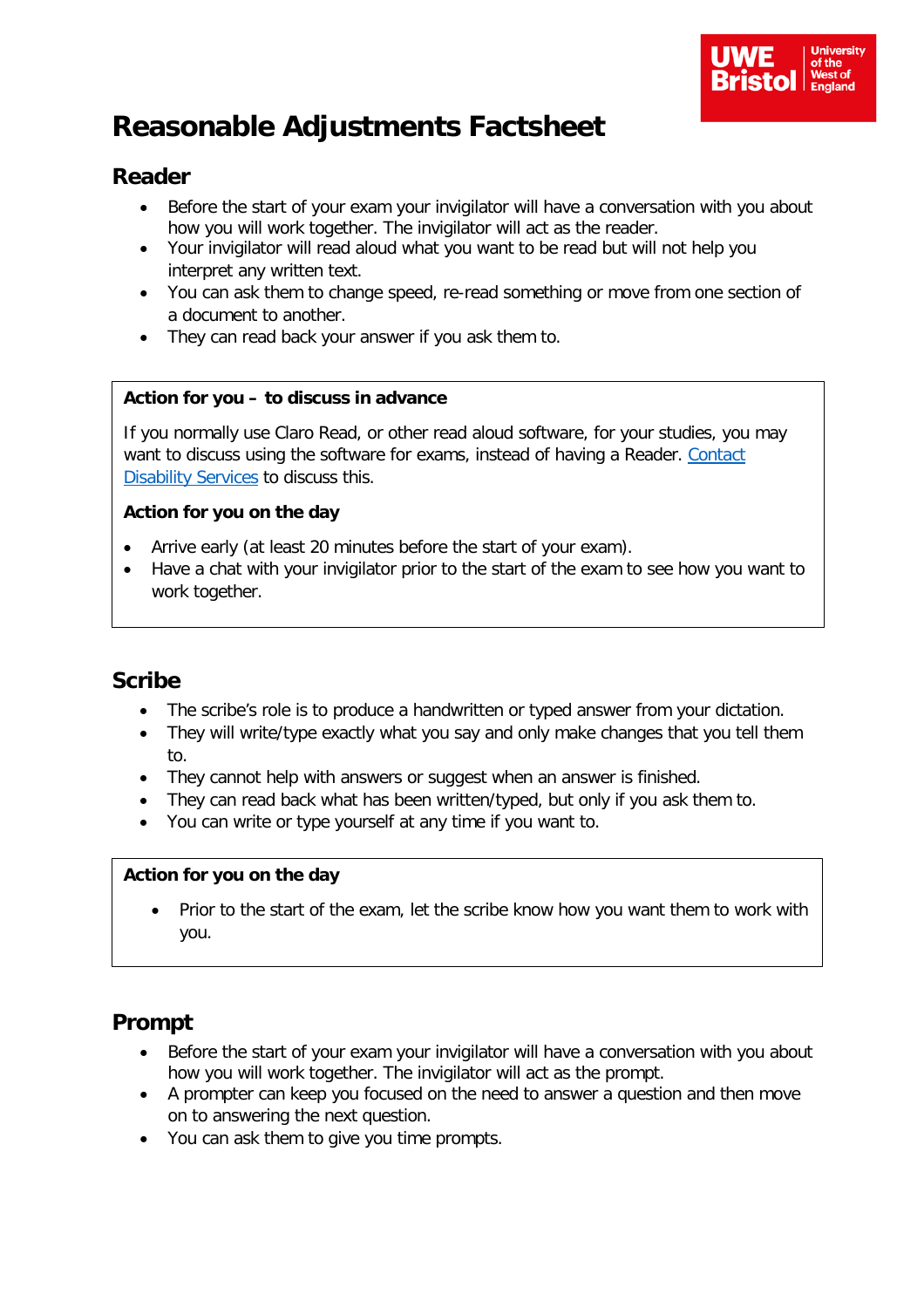#### **Action for you – to discuss in advance**

- Consider how you want to be prompted e.g. by tapping on the desk or by the prompter speaking your name.
- Also consider how frequently you want to be prompted and what the prompter should look out for to notice that you may need a prompt.

#### **Action for you on the day**

Have a chat with your prompter prior to the start of the exam to see how you want to work together.

# **Claro Read**

Claro Read is a read aloud/text to speech software which, if you are used to it, you may request to use in your exam.

#### **Action for you – to discuss in advance**

- Talk to Disability Services to request using Claro Read in an exam. You are likely to take your exam in a computer lab with other candidates, where you will use your own headphones.
- Make sure you know how to set up Claro Read with the right settings for you, for example, the speed of the voice, as you will need to do this just before the start of your exam.
- Claro Read may not work well with some symbols so think about whether using it is suitable for your exam, for example, it is not currently recommended to use Claro Read for maths exams.

#### **Action for you on the day**

- Arrive early (at least 20 minutes before the start of your exam).
- You should have a few minutes to test Claro Read and set it up to your needs before your exam starts.
- Please bring your own headphones to your exam.

### **Using a PC for a written exam**

- You will be directed to a computer that has been set up for you and your exam. A Word document will be ready to use to write your answers.
- Several students will be taking their exam on a PC in the lab.
- There will be no announcement to warn you that it is nearing the end of your exam. To help you manage your time, you will have a slip showing you your total exam time, which you can check against the computer clock. This time on the slip will have been adjusted if you have extra time for your exam.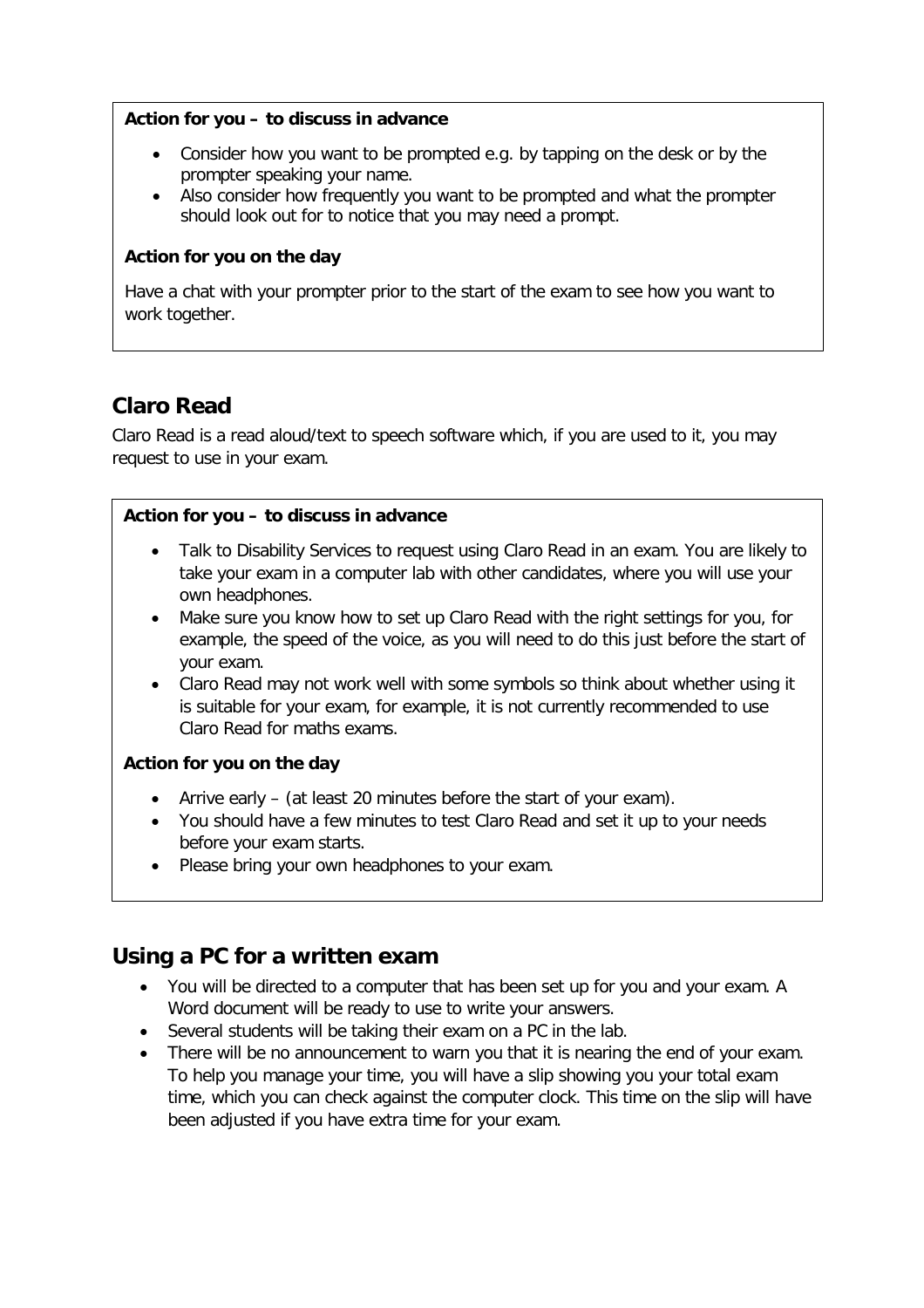#### **Actions in advance if you know you will not need a computer**

If you know ahead of the exam that you will not need your computer, for example if you have a maths based exam and would rather use pen and paper, email the Exams team at [exams@uwe.ac.uk,](mailto:exams@uwe.ac.uk) quoting your:

- Name,
- ID number,
- The title and code of the exam,
- The date of the exam (from your timetable)

The Exams team will aim to move you to a more suitable location if possible.

#### **Action for you on the day**

- Fill in the signature slip and front of an exam answer booklet, so your work can be marked and traced, once printed.
- Fill in your student number, exam module code and date of the exam in the header of the word document. This is to ensure we match your printed document with the right exam answer booklet, ready for marking.
- **Not using the computer:** For certain types of exams, you may decide not to use the computer on the day. There will be space to the side of the computer for you to write any answer directly on an exam answer booklet.

# **Multiple Choice Questions (MCQ) exams**

- Multiple choice questions are usually answered on a specific Answer Sheet which allows for automated marking.
- You may choose to handwrite your answers on the form, rather than use the computer. Follow the instructions about how to fill the form correctly. There will be space to the side of the computer for you to complete the form.
- Alternatively, you may decide to use a Word document to record the answer for each question.

#### **Actions in advance if you know you will not need a computer**

If you know ahead of the exam that you will not need your computer for an exam that solely consists of MCQ, email the Exams team at exams@uwe.ac.uk, quoting your:

- Name,
- ID number,
- The title and code of the exam,
- The date of the exam (from your timetable),

The Exams team will aim to move you to a more suitable location if possible.